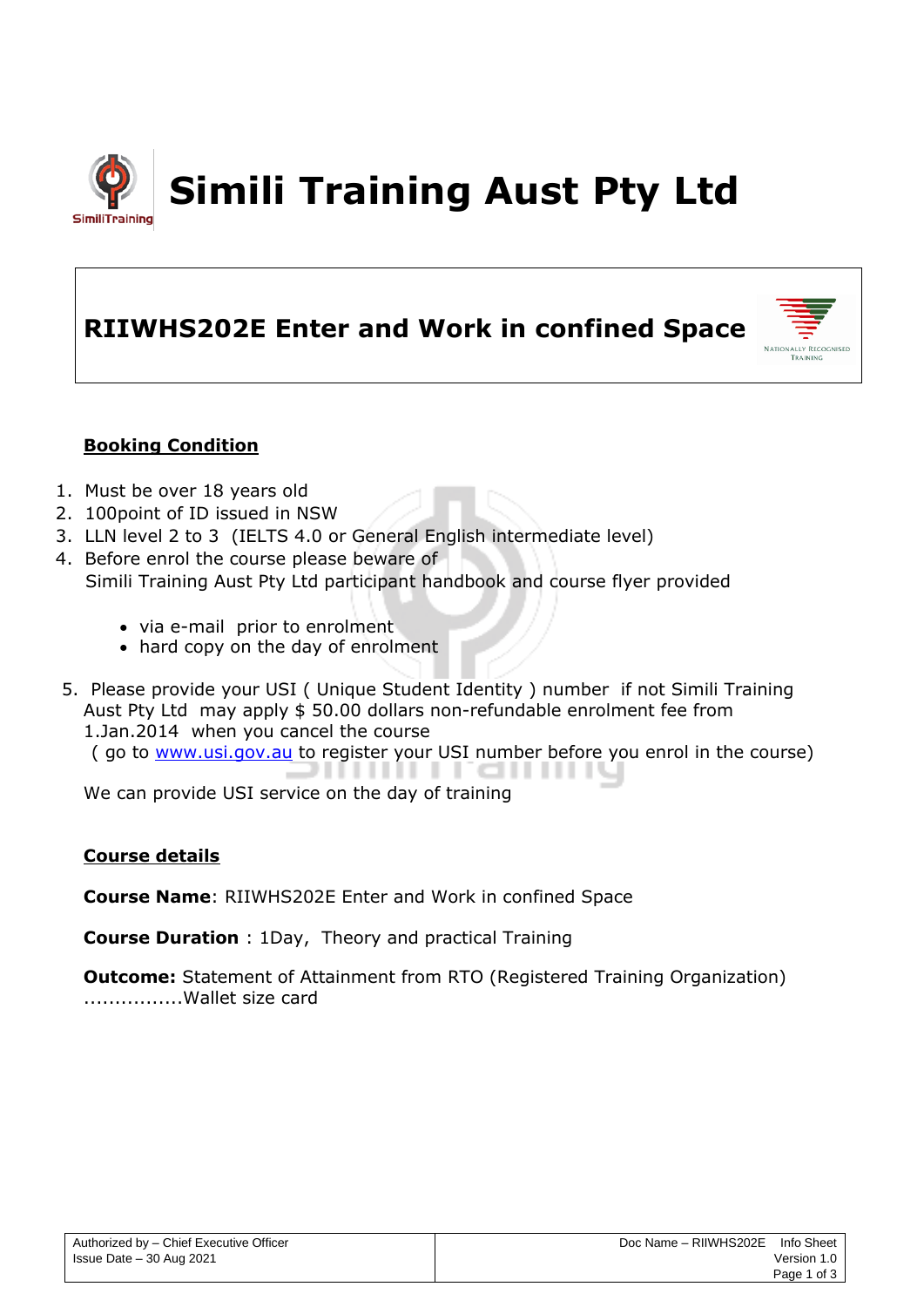### **Enter and Work in confined Space Course Content**

This unit describes the skills and knowledge required to enter and work in confined spaces in the resources and infrastructure industries.

It applies to those working in operational roles. They generally work under supervision to undertake a prescribed range of functions involving known routines and procedures and take responsibility for the quality of work outcomes.

Licensing, legislative and certification requirements that apply to this unit can vary between states, territories and industry sectors. Users must check requirements with relevant body before applying the unit.

*Note: The terms Occupational Health and Safety (OHS) and Work Health and Safety (WHS) are equivalent and generally either can be used in the workplace. In jurisdictions where the National Model WHS Legislation has not been implemented RTOs are advised to contextualise the unit of competency by referring to the existing State/Territory OHS legislative requirements.*

The course covers the following topics:

- Plan and prepare for working in confined space
- Work in confined space
- Exit confined space
- Clean up

#### **Under the Enter and Work in Confined Space training and assessment**

All the participant must ensure that Practical training and assessment of Enter and work in confined space is performed under some supervision from trainer / or assessor, generally within a team environment.

It involves the application of routine equipment operation principles and procedures to maintain the safety and Practical training of enter and work in confined space in a variety of operational contexts.

#### **On training day**

- Please Must bring photo ID and Medicare ( **eg Driver license ,photo Id card.**
- **PPE** : Safety shoes, Hard Hat, Hi-vis vest
- **Event of Raining** : Rain Coat required for Practical training and Assessment
- If you have any RPL reference ( eg: previous licence, Statement of attainment , log-book ..)
- Your own lunch if not, can purchase from takeaway shop around corner